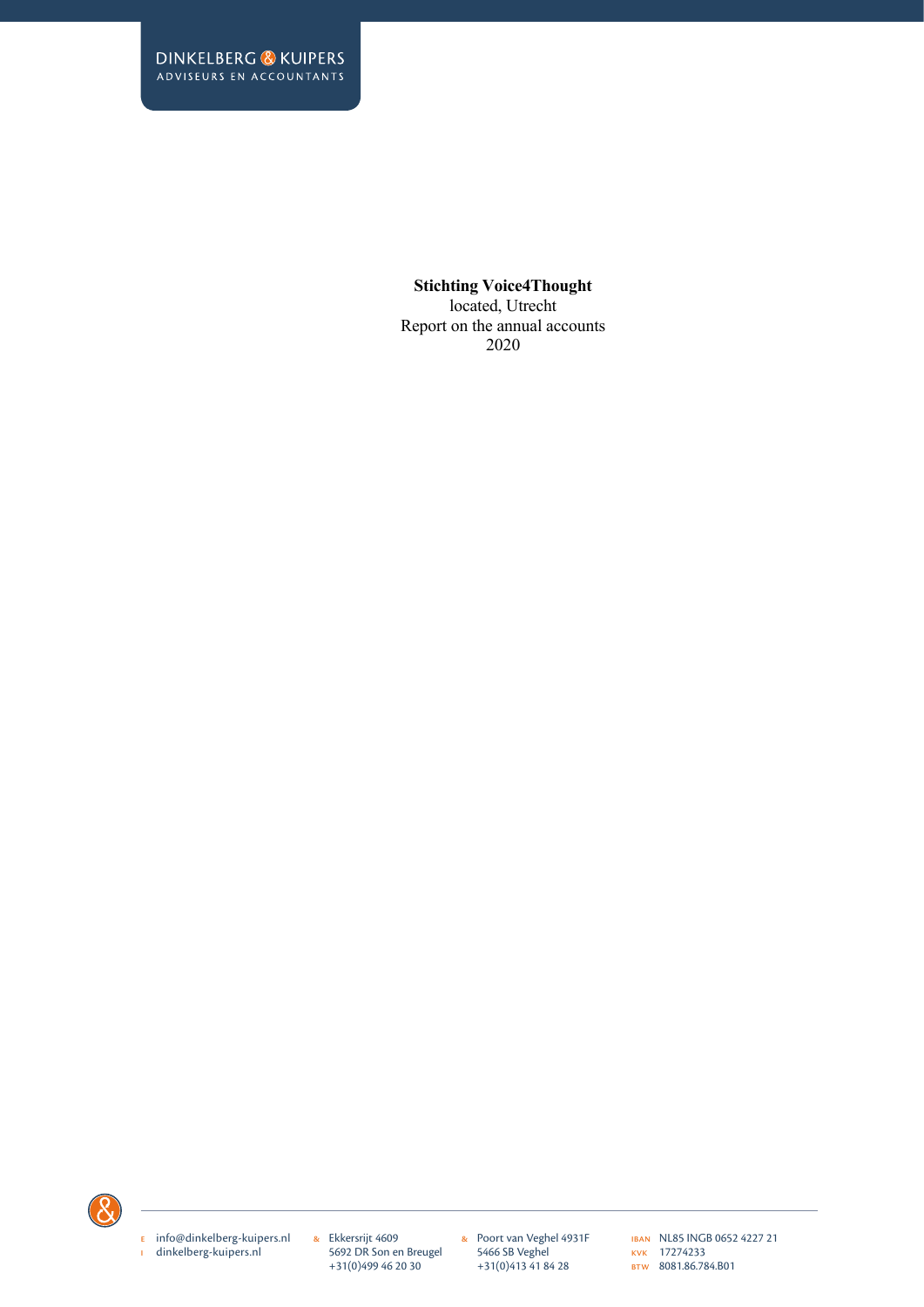### **Table of contents**

|                                           | Page           |
|-------------------------------------------|----------------|
| <b>Accountants report</b>                 |                |
| Accountant's compilation report           | 3              |
| General                                   | $\overline{4}$ |
| Results                                   | 5              |
| Financial position                        | 6              |
| <b>Management Board's report</b>          | 8              |
| <b>Financial statements</b>               |                |
| Balance sheet as at 31 December 2020      | 10             |
| Statement of activities for the year 2020 | 12             |
| Notes to the financial statements         | 13             |
| Notes to the balance sheet                | 15             |
| Notes to the statement of activities      | 17             |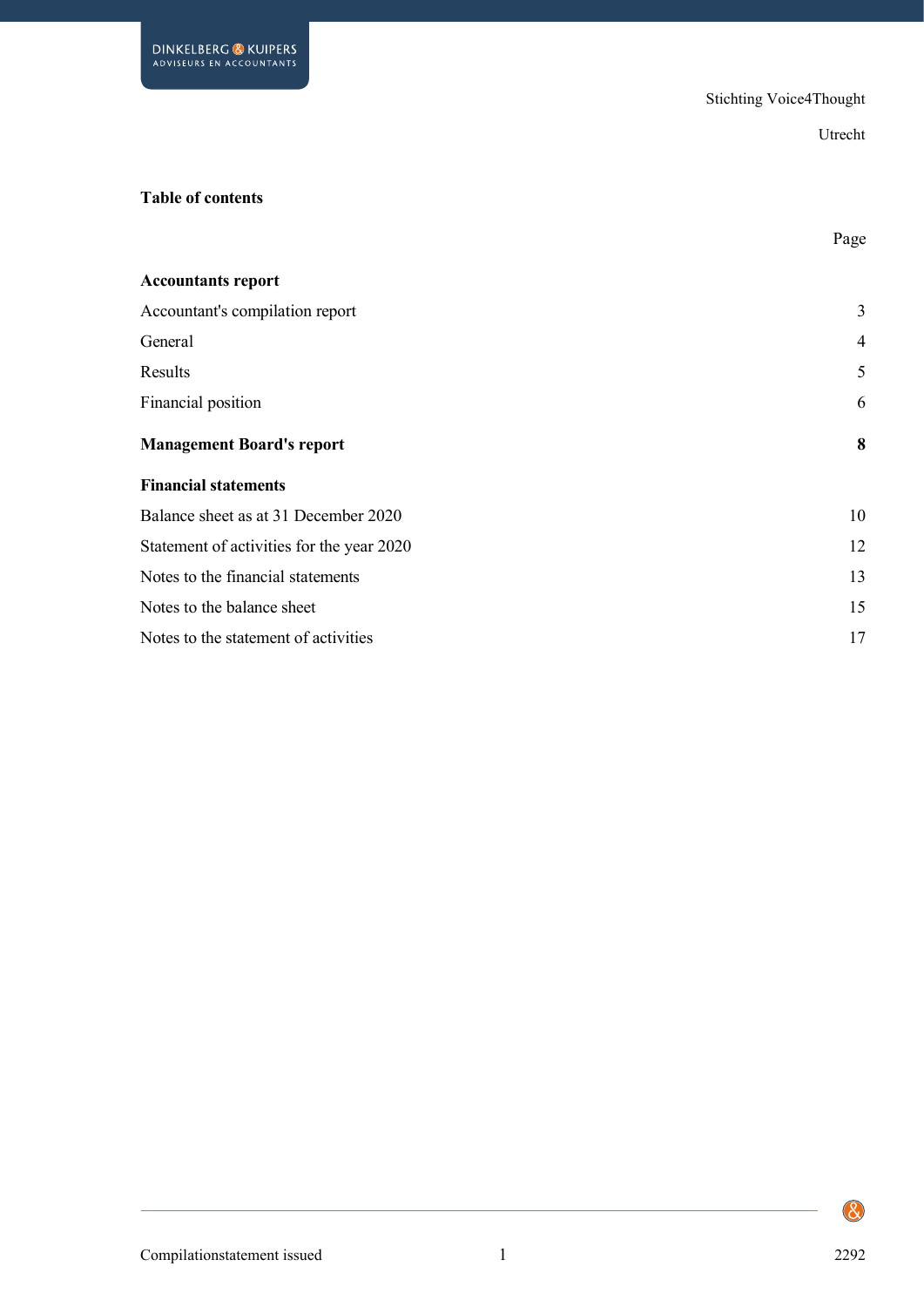Utrecht

# **Accountants report**

Compilationstatement issued 2 2292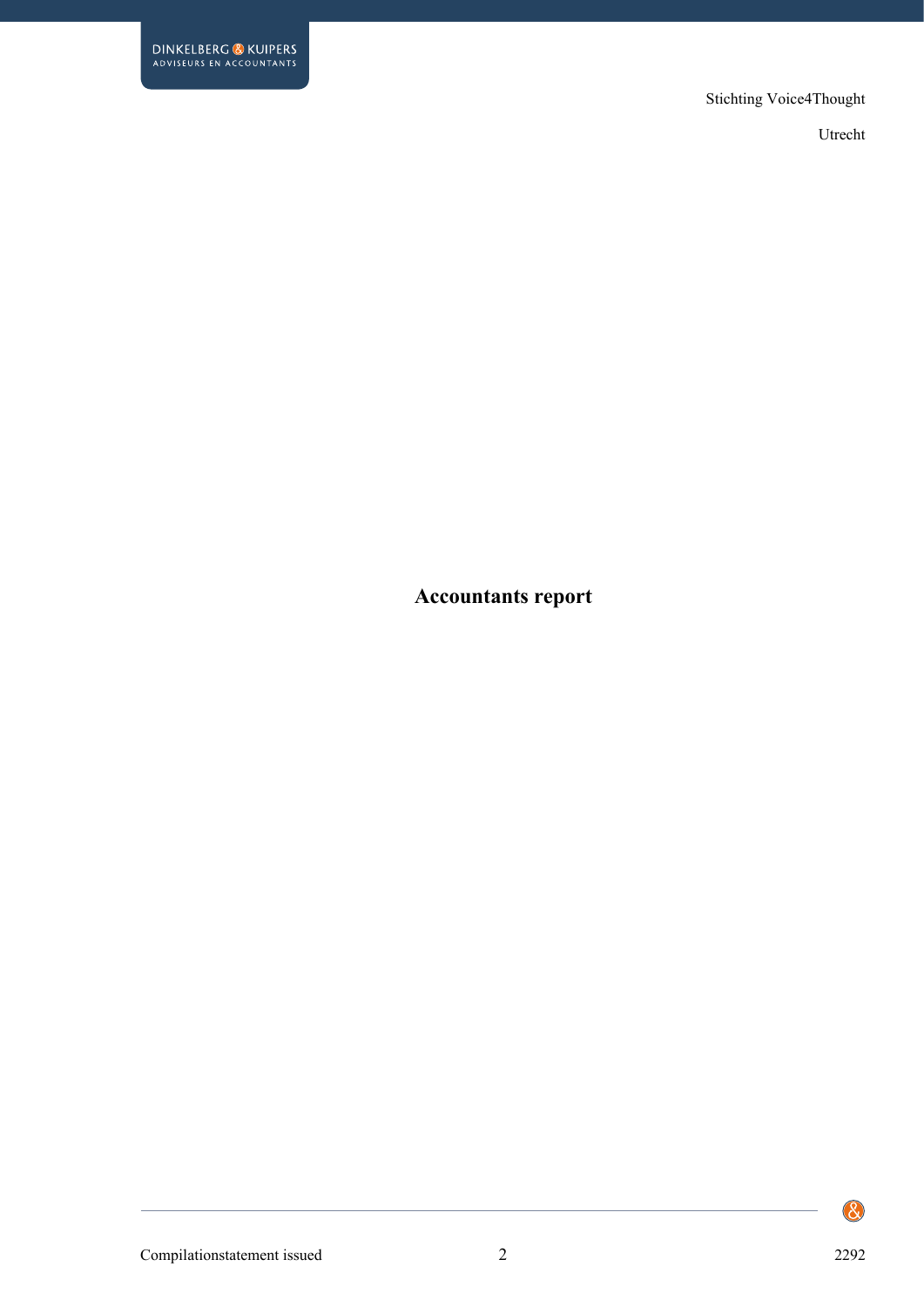Stichting Voice4Thought To the attention of the board Valkstraat 31BS 3514TH Utrecht

Son en Breugel 9 August 2021 2292

Dear Directors

We hereby offer you the report concerning the annual report 2020 for Stichting Voice4Thought, Utrecht.

## **Accountant's compilation report**

The financial statements of Stichting Voice4Thought, Utrecht, have been compiled by us using the information provided by you. The financial statements comprise the balance sheet as at 31 December 2020 and the statement of activities for the year then ended with the accompanying explanatory notes. These notes include a summary of the accounting policies which have been applied.

This compilation engagement has been performed by us in accordance with Dutch law, including the Dutch Standard 4410, 'Compilation engagements', which is applicable to accountants. The standard requires us to assist you in the preparation and presentation of the financial statements. To this end we have applied our professional expertise in accounting and financial reporting.

In a compilation engagement, you are responsible for ensuring that you provide us with all relevant information and that this information is correct. Therefore, we have conducted our work, in accordance with the applicable regulations, on the assumption that you have fulfilled your responsibility. To conclude our work, we have read the financial statements as a whole to consider whether the financial statements as presented correspond with our understanding of Stichting Voice4Thought.

During this engagement we have complied with the relevant ethical requirements prescribed by the 'Verordening Gedrags- en Beroepsregels Accountants' (VGBA). You and other users of these financial statements may therefore assume that we have conducted the engagement in a professional, competent and objective manner and with due care and integrity and that we will treat all information provided to us as confidential.



e info@dinkelberg-kuipers.nl i dinkelberg-kuipers.nl

& Ekkersrijt 4609 5692 DR Son en Breugel +31(0)499 46 20 30

& Poort van Veghel 4931F 5466 SB Veghel +31(0)413 41 84 28

IBAN NL85 INGB 0652 4227 21 kvk 17274233 BTW 8081.86.784.B01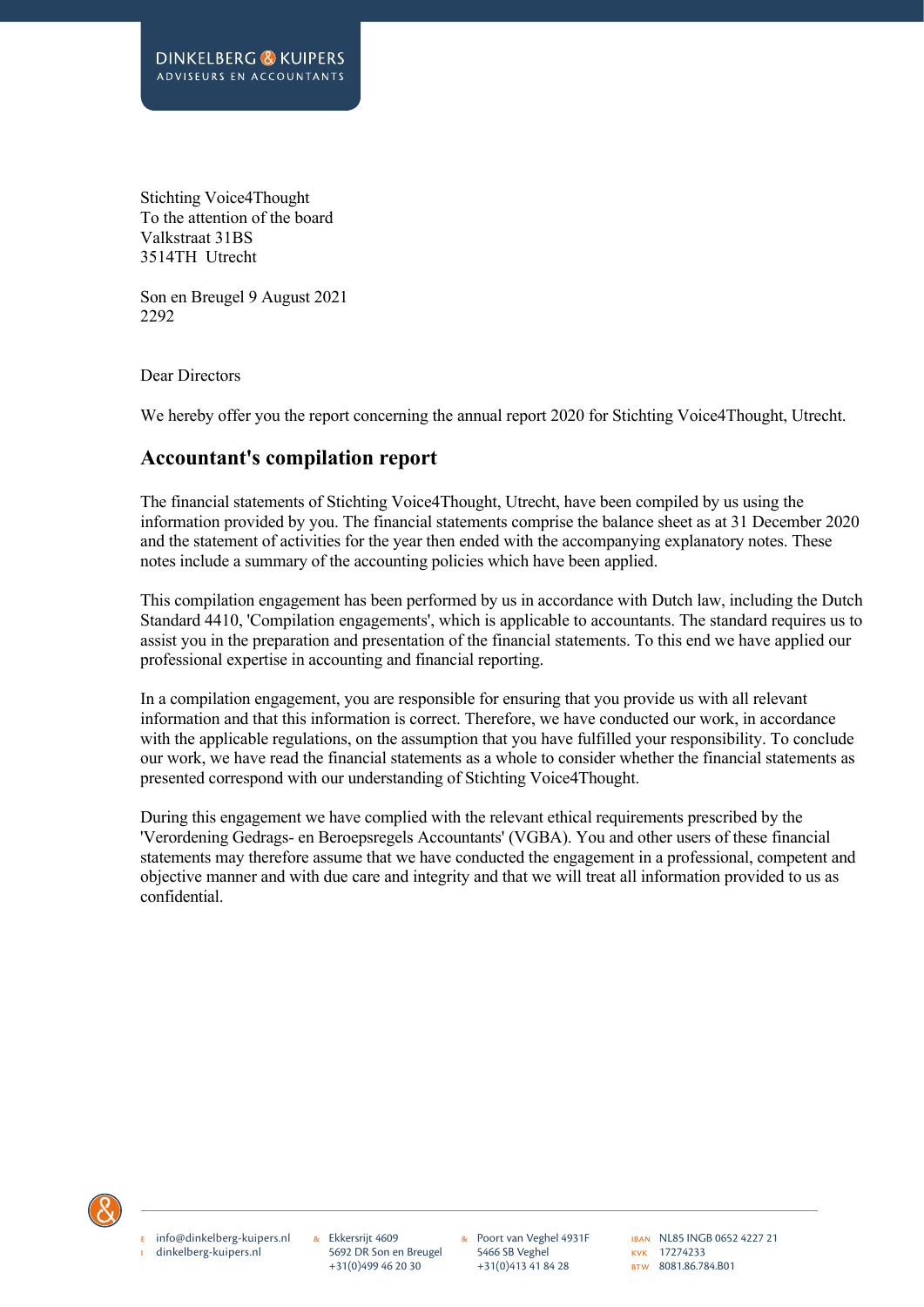# **General**

#### *Comparative figures*

The comparative figures are derived from the financial statements over 2019 as published on the website of Stichting Voice4Thought. For better comparison, the comparative figures may be classified differently.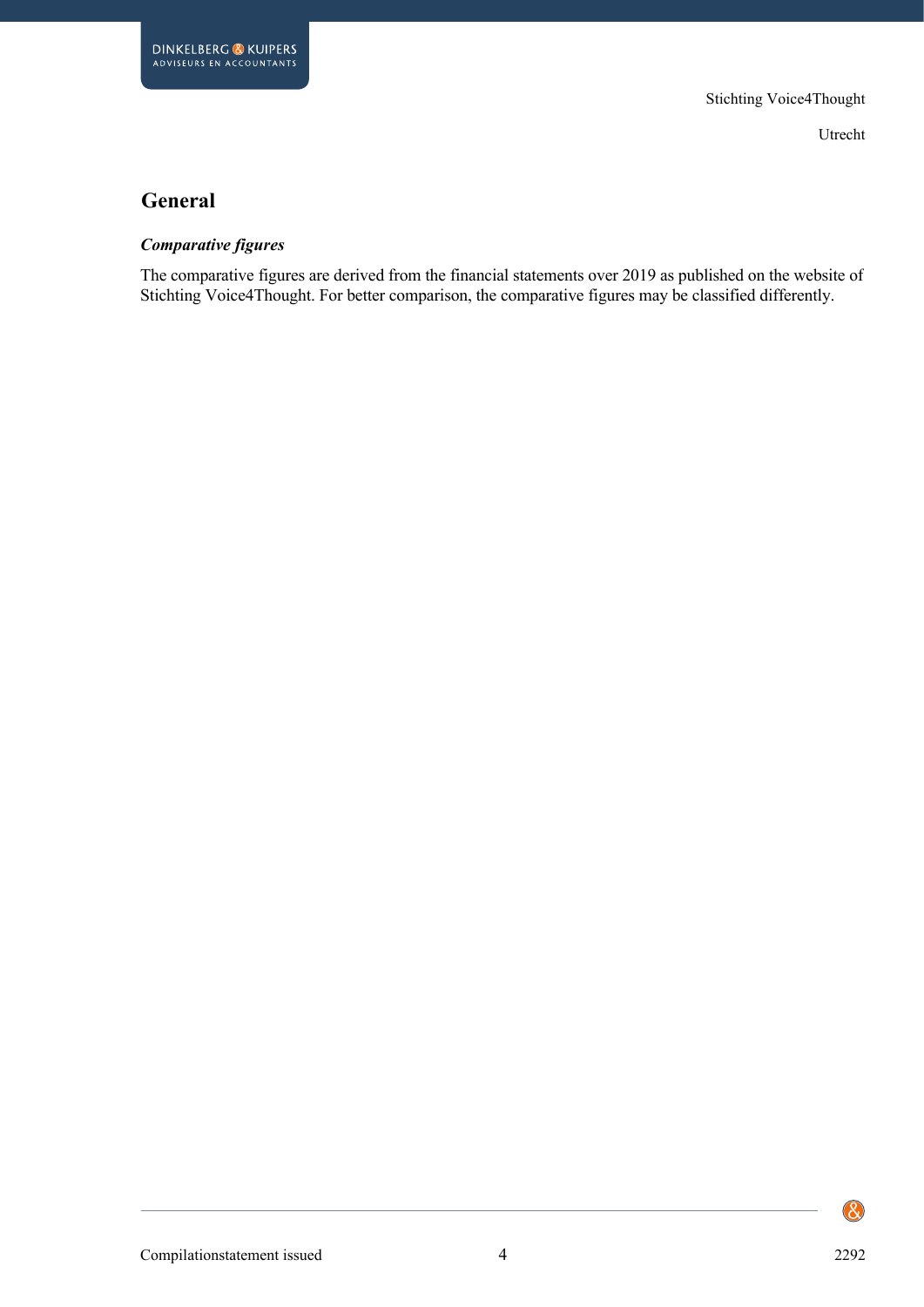# **Results**

|                                 |         | 2020          |        | 2019          | Difference |
|---------------------------------|---------|---------------|--------|---------------|------------|
| x 1,000                         | €       | $\frac{0}{0}$ | €      | $\frac{0}{0}$ | €          |
| <b>Analysis of the result</b>   |         |               |        |               |            |
| <b>Benefits</b>                 | 250     | 100,0         | 212    | 100,0         | 38         |
| Cost of activities              | 271     | 108,4         | 83     | 39,2          | 188        |
| Wages and salaries              | 10      | 4,0           |        | 3,3           | 3          |
| Social security charges         | 3       | 1,2           | 2      | 0,9           |            |
| Housing expenses                | 3       | 1,2           |        |               | 3          |
| Office expenses                 |         | 0,4           |        | 0,5           |            |
| General expenses                | 4       | 1,6           | $-3$   | $-1,4$        |            |
| <b>Total operating expenses</b> | 292<br> | 116,8         | 90<br> | 42,5          | 202<br>    |
| <b>Net result</b>               | -42     | $-16,8$       | 122    | 57,5          | $-164$     |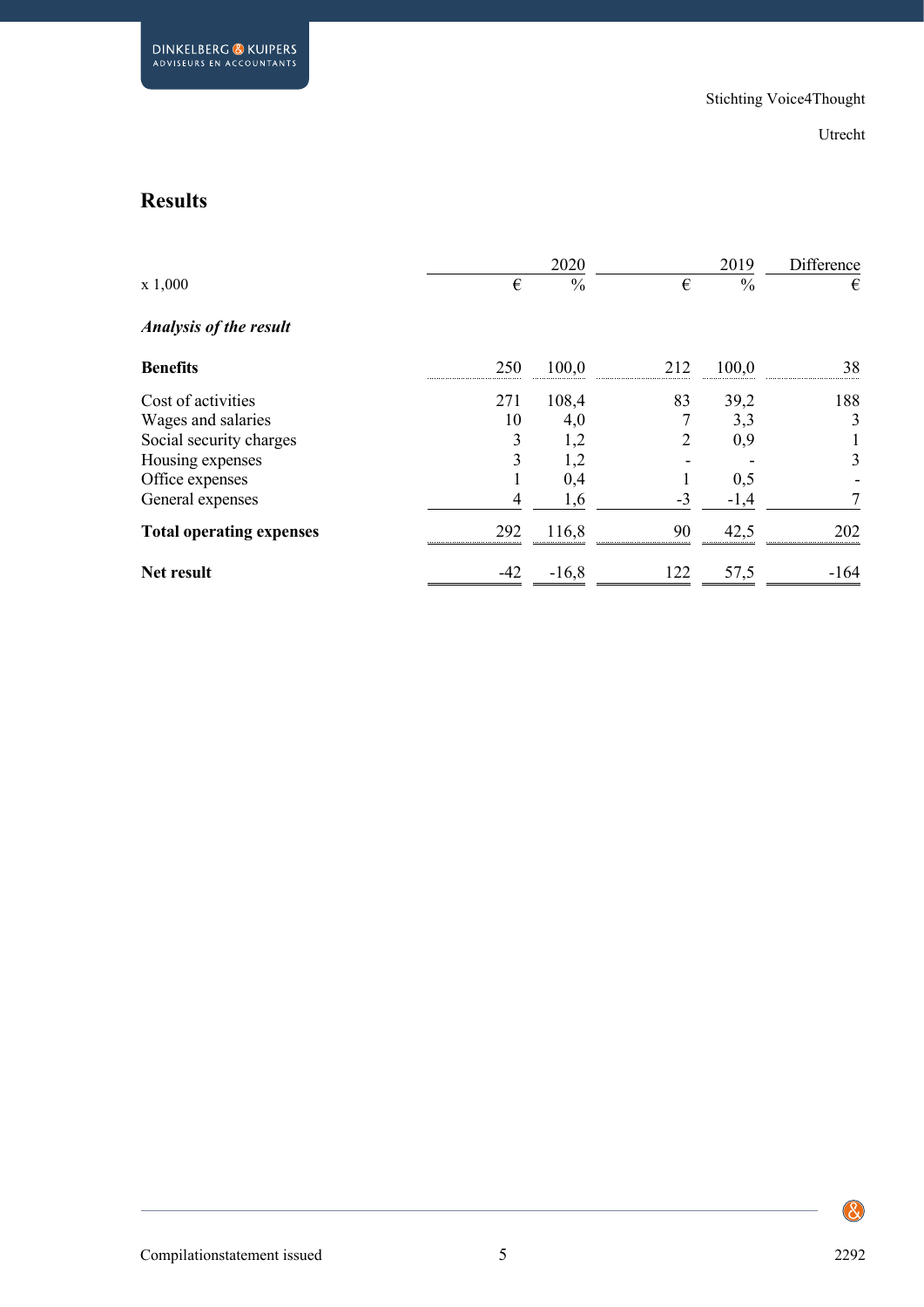# **Financial position**

To provide insight in the development of the financial position of the Foundation we provide you with the following statements. These are based on the information from the annual report. Hereafter we provide you with the balance sheet as at 31 December 2020 in an abridged form.

|                                                   |                      | 31-12-2020    |                | 31-12-2019    |
|---------------------------------------------------|----------------------|---------------|----------------|---------------|
| x 1,000                                           | €                    | $\frac{0}{0}$ | €              | $\frac{0}{0}$ |
| <b>Financial structure</b>                        |                      |               |                |               |
| <b>Assets</b>                                     |                      |               |                |               |
| Receivables<br>Cash and cash equivalents          | $\overline{2}$<br>96 | 2,0<br>98,0   | 6<br>123       | 4,7           |
|                                                   | 98                   | 100,0         | 129            | 95,3<br>100,0 |
| <b>Liabilities</b>                                |                      |               |                |               |
|                                                   |                      |               |                |               |
| Capital                                           | 83                   | 84,7          | 124            | 96,1          |
| Current liabilities, accruals and deferred income | 15<br>98             | 15,3<br>100,0 | 5<br>129       | 3,9<br>100,0  |
|                                                   |                      |               |                |               |
|                                                   |                      |               | 31-12-2020     | 31-12-2019    |
| x 1,000                                           |                      |               | €              | €             |
| Analysis of the financial position                |                      |               |                |               |
| <b>Available on short term</b>                    |                      |               |                |               |
| Receivables                                       |                      |               | $\overline{2}$ | 6             |
| Cash and cash equivalents                         |                      |               | 96             | 123           |
|                                                   |                      |               | 98             | 129           |
| Current liabilities, accruals and deferred income |                      |               | $-15$          | $-5$          |
| Liquidity surplus = working capital               |                      |               | 83             | 124           |
| <b>Established for the long term</b>              |                      |               |                |               |
| Financed with on the long term available assets   |                      |               | 83             | 124           |
| <b>Financing</b>                                  |                      |               |                |               |
| Capital                                           |                      |               |                | 124           |
|                                                   |                      |               |                |               |

 $\bigcircled{\mathcal{S}}$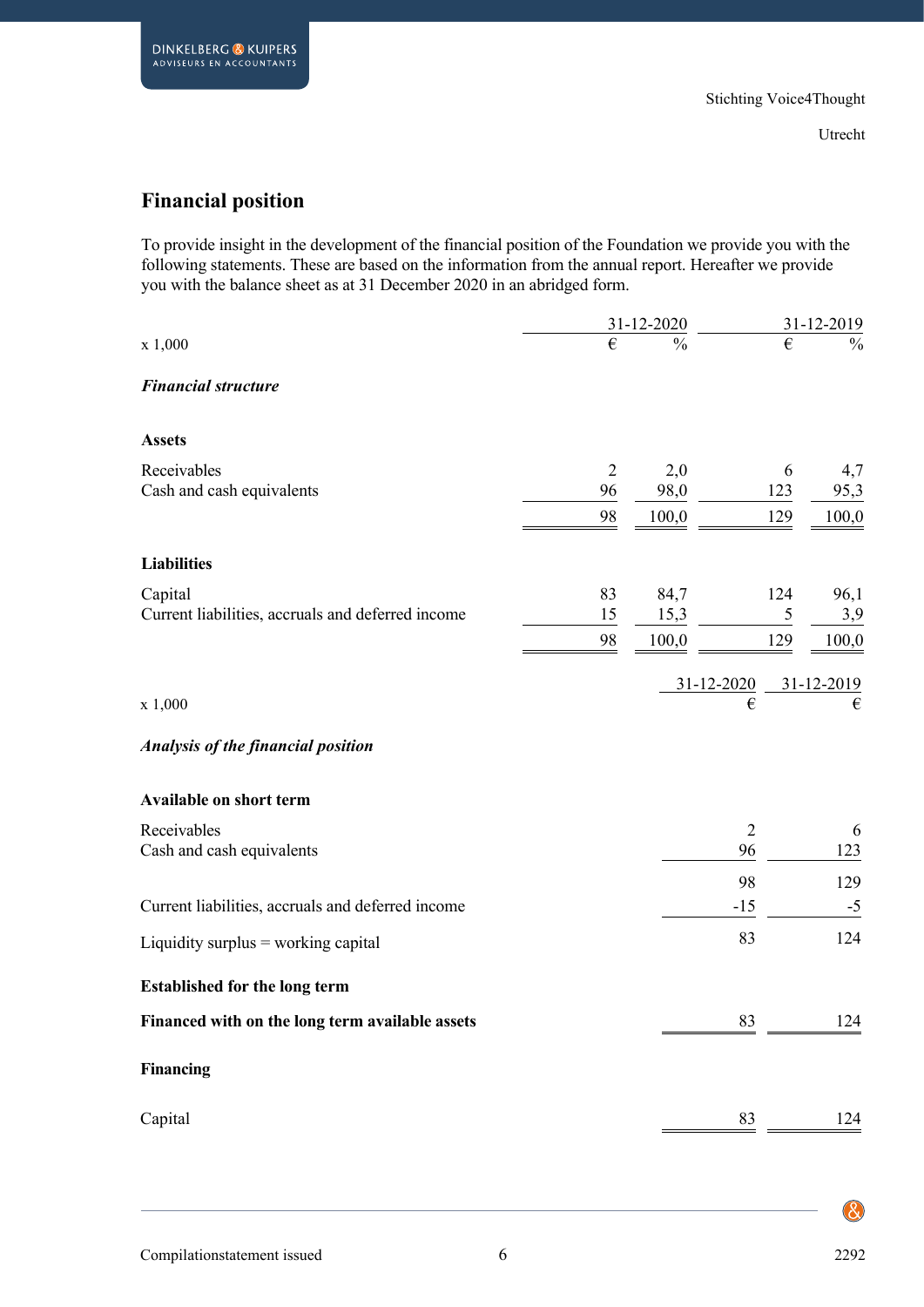

Kind regards,

**DINKELBERG & KUIPERS**<br>ADVISEURS EN ACCOUNTANTS

Dinkelberg & Kuipers Adviseurs en Accountants

M.J.J. Dinkelberg RAB Accountant-Administratieconsulent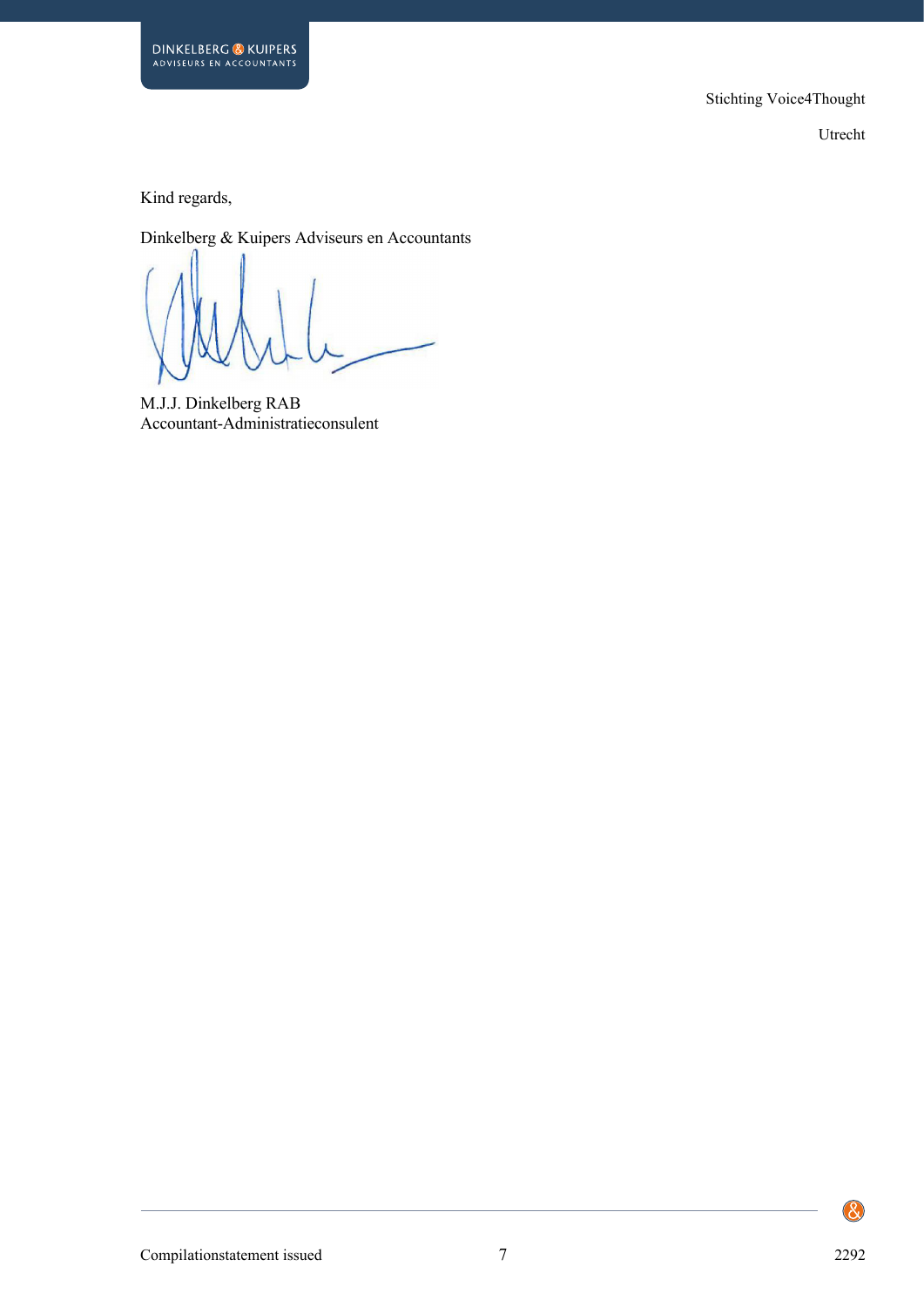# **Management Board's report**

### *Exemption and reference to location of availability of the management report*

The management report 2020 is available for inspection at the office of the legal entity.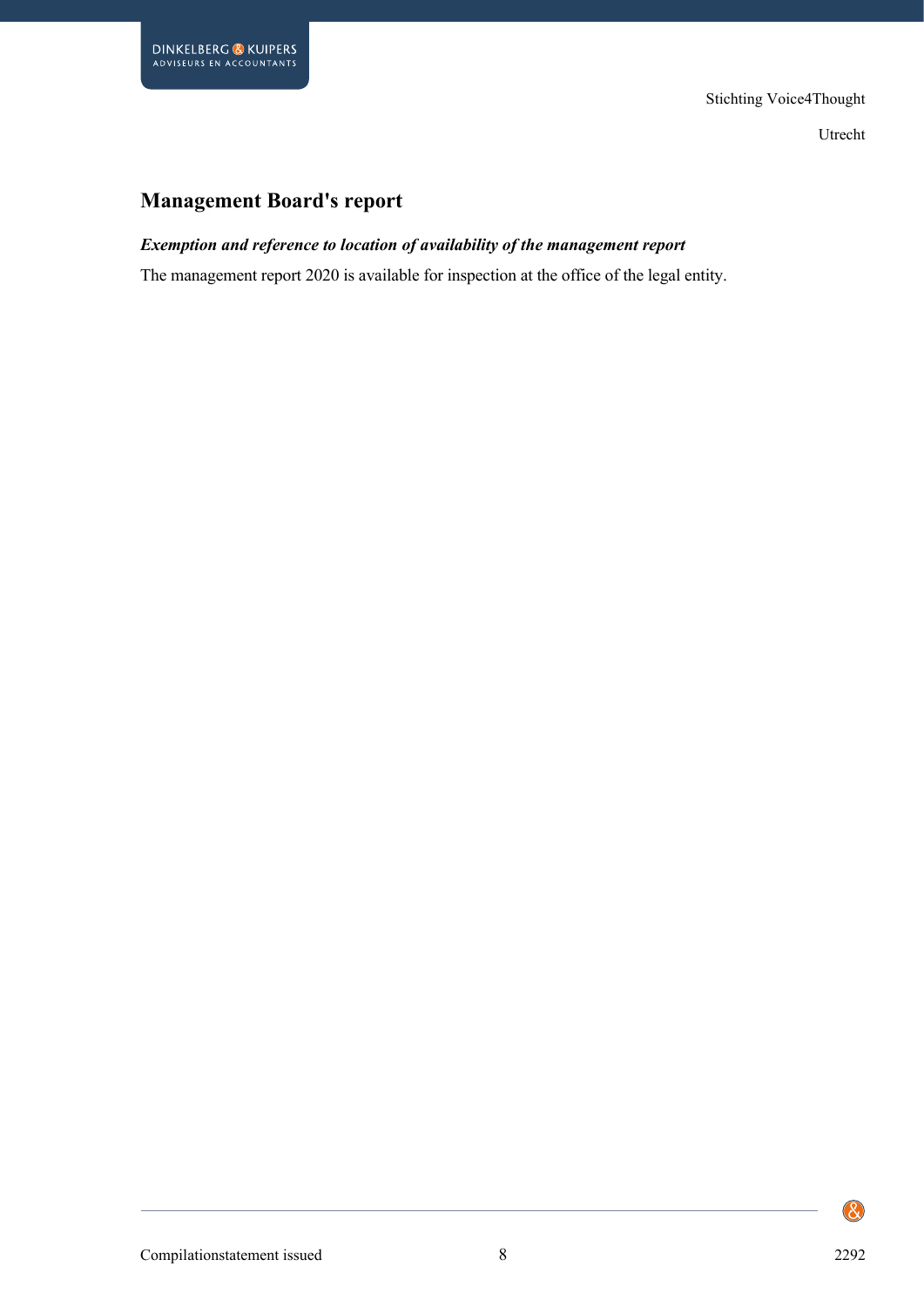Utrecht

**Financial statements**

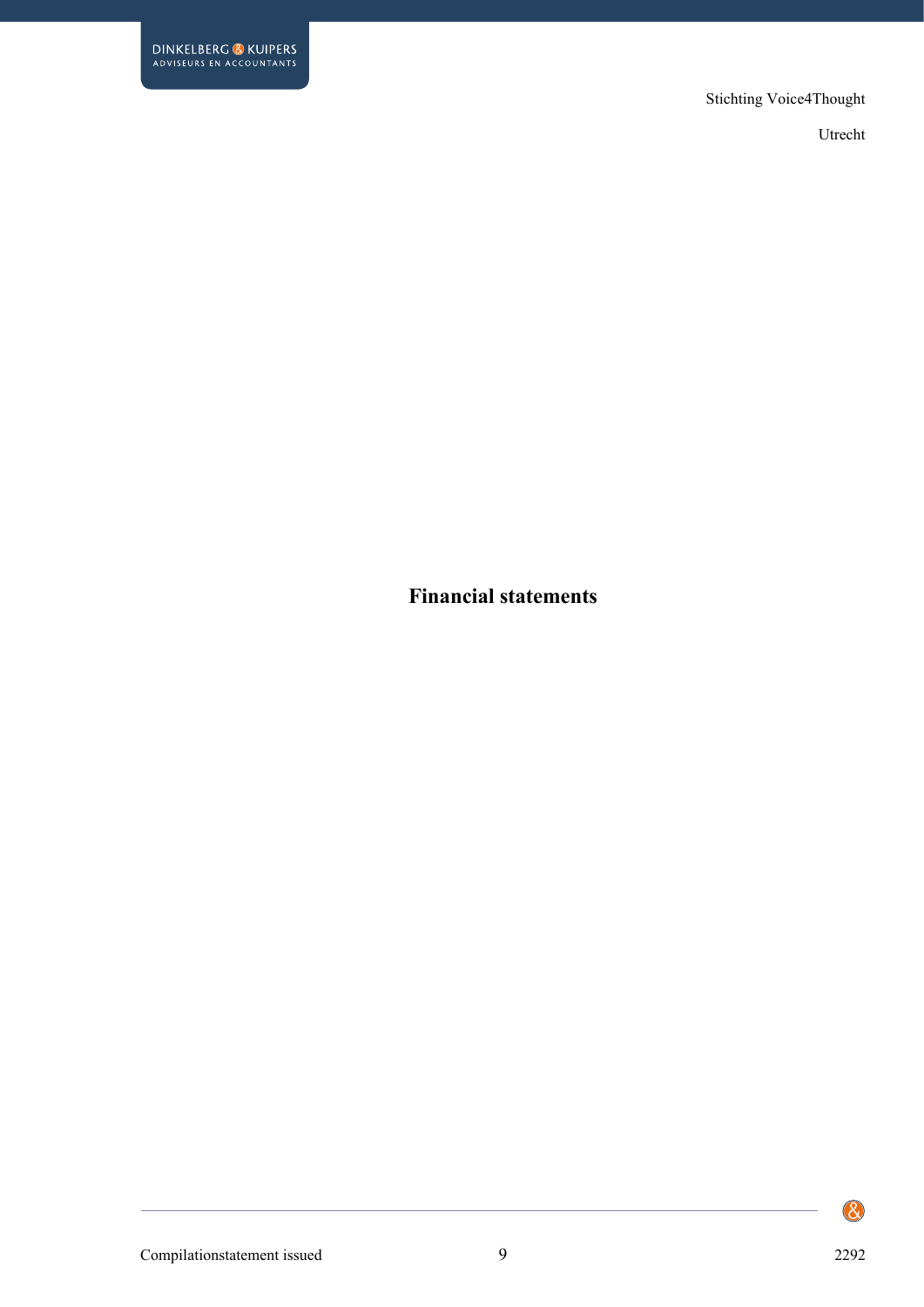# **Balance sheet as at 31 December 2020**

*(After proposal appropriation of result)*

|                                            |       | 31-12-2020 |       | 31-12-2019 |
|--------------------------------------------|-------|------------|-------|------------|
| <b>Assets</b>                              | €     | €          | €     | €          |
| <b>Current assets</b>                      |       |            |       |            |
| Receivables                                |       |            |       |            |
| Trade receivables                          |       |            | 5.000 |            |
| Other receivables, prepayments and accrued |       |            |       |            |
| income                                     | 2.201 |            | 1.393 |            |
|                                            |       | 2.201      |       | 6.393      |
| Cash and cash equivalents                  |       | 96.354     |       | 123.341    |
|                                            |       | 98.555     |       | 129.734    |
|                                            |       |            |       |            |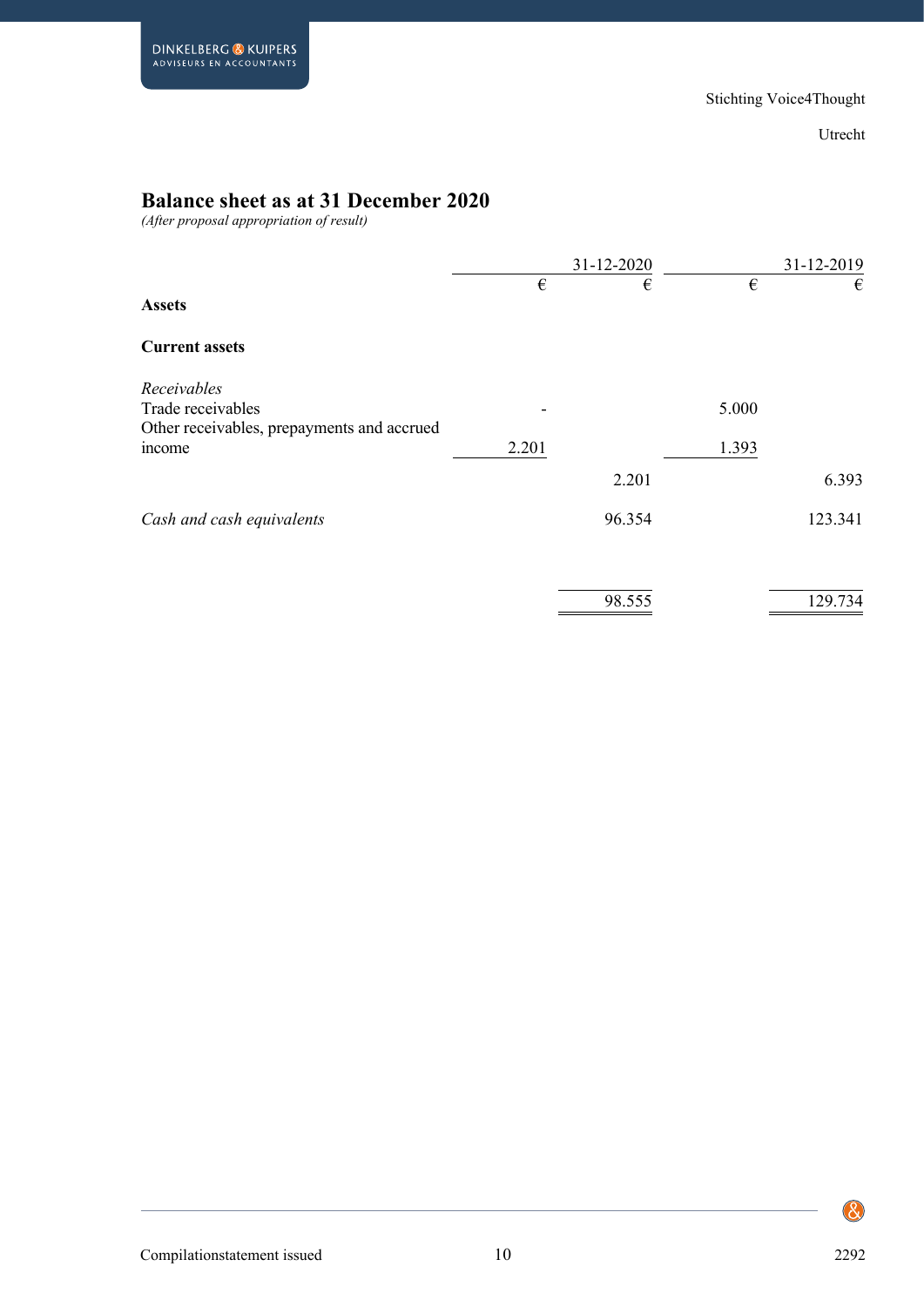|                                                             |        | 31-12-2020 |        | 31-12-2019 |
|-------------------------------------------------------------|--------|------------|--------|------------|
| <b>Liabilities</b>                                          | €      | €          | €      | €          |
| Capital                                                     |        |            |        |            |
| Appropriation reserves                                      | 14.995 |            | 33.587 |            |
| General reserve                                             | 67.750 |            | 90.672 |            |
|                                                             |        | 82.745     |        | 124.259    |
| <b>Current liabilities, accruals and deferred</b><br>income |        |            |        |            |
| Trade payables                                              | 9.534  |            | 4.802  |            |
| Other liabilities and accrued expenses                      | 6.276  |            | 673    |            |
|                                                             |        | 15.810     |        | 5.475      |
|                                                             |        | 98.555     |        | 129.734    |
|                                                             |        |            |        |            |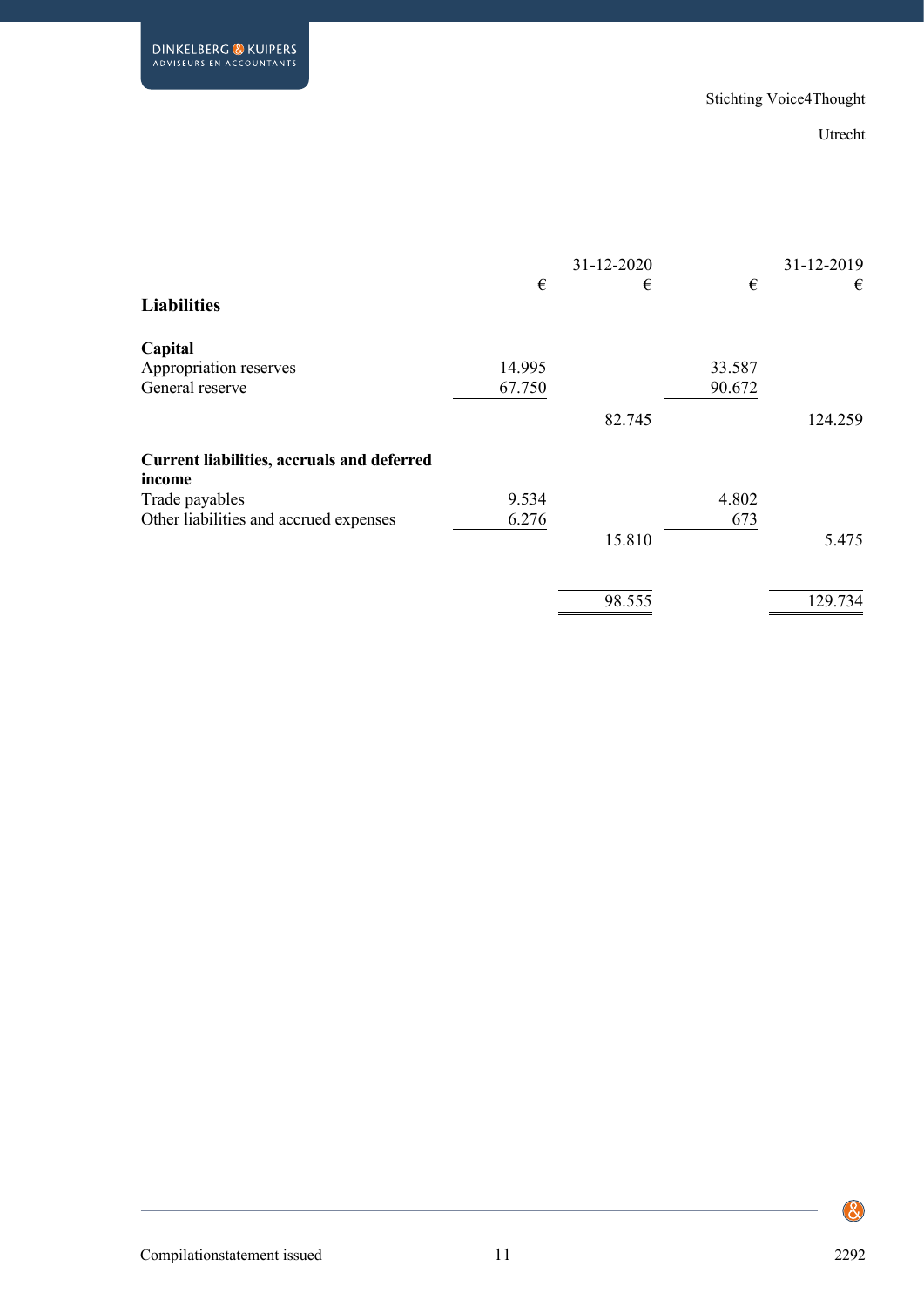# **Statement of activities for the year 2020**

|                                 | 2020       |           |            | 2019               |
|---------------------------------|------------|-----------|------------|--------------------|
|                                 | $\epsilon$ | €         | $\epsilon$ | €                  |
| <b>Benefits</b>                 |            | 250.313   |            | 212.200            |
| <b>Expenses</b>                 |            |           |            |                    |
| Cost of activities              | 270.536    |           | 82.641     |                    |
| Wages and salaries              | 9.584      |           | 7.100      |                    |
| Social security charges         | 2.814      |           | 2.070      |                    |
| Other staff expenses            | 267        |           |            |                    |
| Housing expenses                | 2.853      |           | 383        |                    |
| Office expenses                 | 1.494      |           | 1.345      |                    |
| General expenses                | 4.279      |           | $-3.727$   |                    |
| <b>Total operating expenses</b> |            | 291.827   |            | 89.812             |
| Net result                      |            | $-41.514$ |            | 122.388            |
|                                 |            | 2020<br>€ |            | 2019<br>$\epsilon$ |
| <b>Appropriation of result</b>  |            |           |            |                    |
| Appropriation reserve           |            | $-18.592$ |            | 33.587             |
| General reserve                 |            | $-22.922$ |            | 88.801             |
|                                 |            | $-41.514$ |            | 122.388            |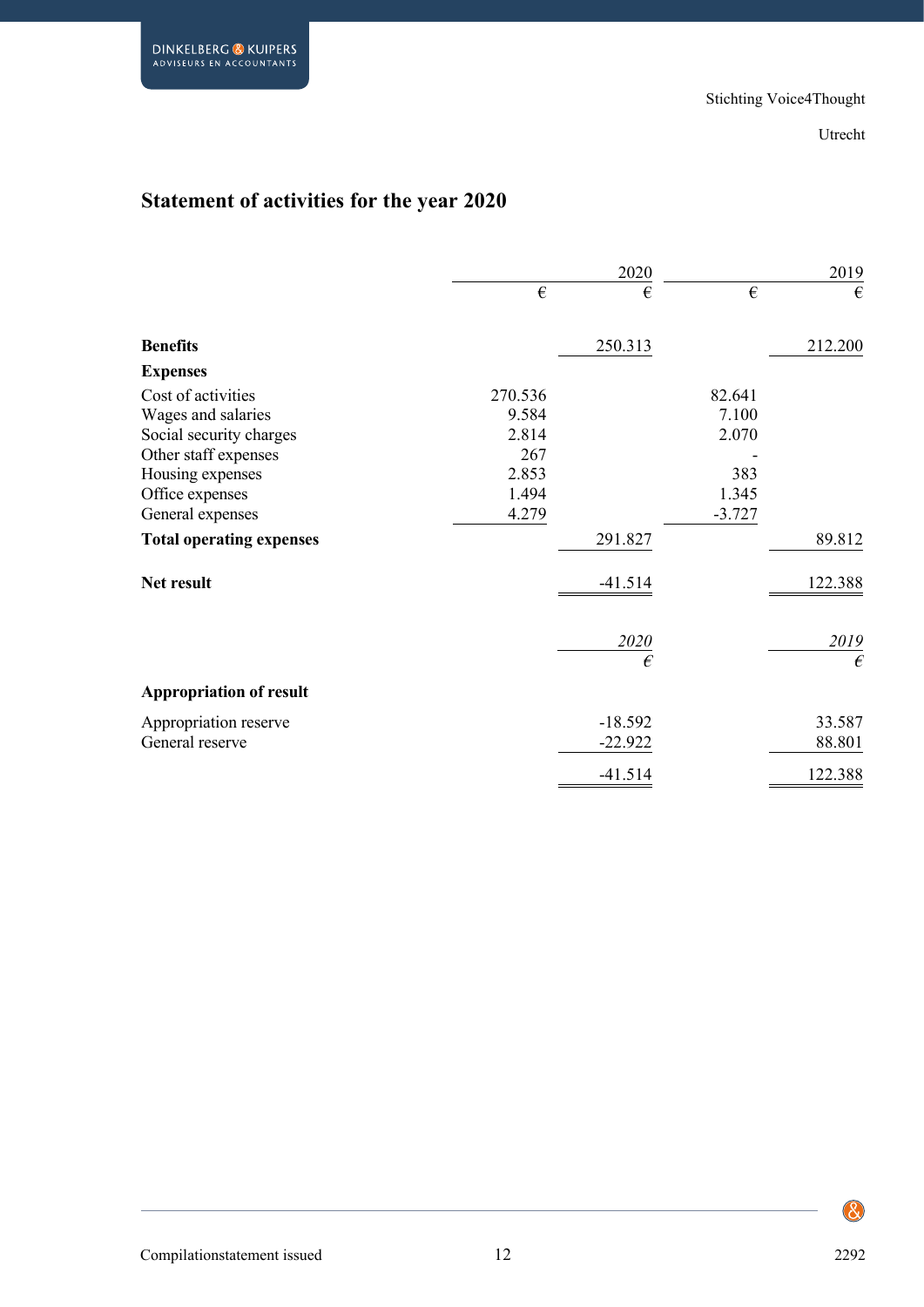## **Notes to the financial statements**

#### *Entity information*

#### **Registered address and registration number trade register**

The registered and actual address of Stichting Voice4Thought is Valkstraat 31BS, 3514TH in Utrecht. Stichting Voice4Thought is registered at the Chamber of Commerce under number 65930029.

#### *General notes*

#### **The most important activities of the entity**

Voice4Thought is a not for profit foundation that offers a platform where different voices around the world can participate in building an inclusive debate and critical knowledge on social and political issues of our time. Most of these voices are actors in longstanding, often unseen, unrecognized, silenced or forgotten social and political processes of change in their countries of origin and across borders. We believe in the power of storytelling in multiple ways. We provide voices a digital and on-the-ground space to tell their stories through academic, artistic, and journalistic expressions, workshops and outlets and give the space for others to rethink their and our world critically.

Board as at December 31, 2020:

- President: A.D.O. Makkinga
- Treasurer: S. van Esch
- Board Member: M.E. de Bruijn
- Board Member: M.C.A. van Winden

The tax department in the Netherlands has designated Stichting Voice4Thought officially as a Society for Public Welfare (ANBI). Stichting Voice4Thought is registered under number 856321382.

#### **Disclosure of estimates**

In applying the principles and policies for drawing up the financial statements, the directors of Stichting Voice4Thought make different estimates and judgments that may be essential to the amounts disclosed in the financial statements. If it is necessary in order to provide the transparency required under Book 2, article 362, paragraph 1, the nature of these estimates and judgments, including related assumptions, is disclosed in the notes to the relevant financial statement item.

#### *General accounting principles*

#### **The accounting standards used to prepare the financial statements**

The annual accounts have been drawn up in accordance with the provisions of the Dutch Accounting Standard for Annual Reporting C1 small non-profit organisations.

The valuation of assets and liabilities and the determination of the result are based on historical cost. Unless presented otherwise at the relevant principle for the specific balance sheet item, assets and liabilities are valued at cost.

Income and expenses are accounted for on accrual basis. Profit is only included when realized on the balance sheet date. Losses originating before the end of the financial year are taken into account if they have become known before preparation of the financial statements.

Compilationstatement issued 13 2292

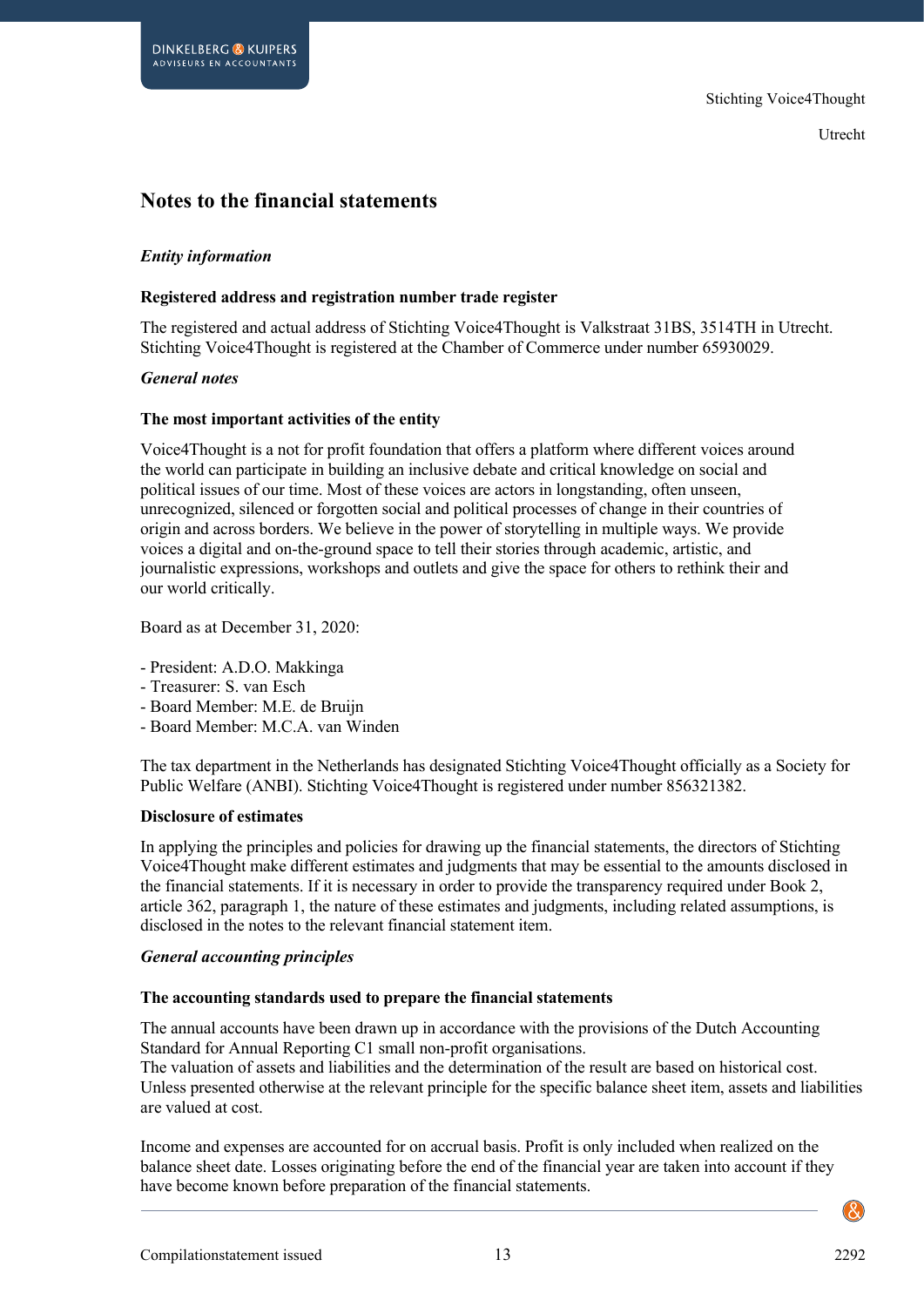The budget is not included due to it was not used as an important steering instrument in the implementation of the activities

#### **Conversion of amounts denominated in foreign currency**

The financial statement is presented in euros, which is the functional and presentation currency of Stichting Voice4Thought.

Receivables, liabilities and obligations denominated in foreign currency are translated at the exchange rates prevailing as at balance sheet date.

Transactions in foreign currency during the financial year are recognized in the financial statements at the exchange rates prevailing at transaction date. The exchange differences resulting from the translation as at balance sheet date, taking into account possible hedge transactions, are recorded in the statement of income and expenses.

#### *Accounting principles*

**DINKELBERG & KUIPERS** ADVISEURS EN ACCOUNTANTS

#### **Receivables**

Receivables are initially valued at the fair value of the consideration to be received. Receivables are subsequently valued at the amortised cost price. If there is no premium or discount and there are no transaction costs, the amortised cost price equals the nominal value of the accounts receivable. If payment of the receivable is postponed under an extended payment deadline, fair value is measured on the basis of the discounted value of the expected revenues. Interest gains are recognised using the effective interest method. Provisions for bad debts are deducted from the carrying amount of the receivable.

#### **Cash and cash equivalents**

Cash at banks and in hand represent cash in hand, bank balances and deposits with terms of less than twelve months. Overdrafts at banks are recognised as part of debts to lending institutions under current liabilities. Cash at banks and in hand is valued at nominal value.

#### **Current liabilities**

On initial recognition current liabilities are recognised at fair value. After initial recognition current liabilities are recognised at the amortised cost price, being the amount received taking into account premiums or discounts and minus transaction costs. This is usually the nominal value.

#### **Accounting principles for determining the result**

The result is the difference between the realisable value of the goods/services provided and the costs and other charges during the year. The results on transactions are recognised in the year in which they are realised.

#### **Other operating expenses**

Costs are determined on a historical basis and are attributed to the reporting year to which they relate.

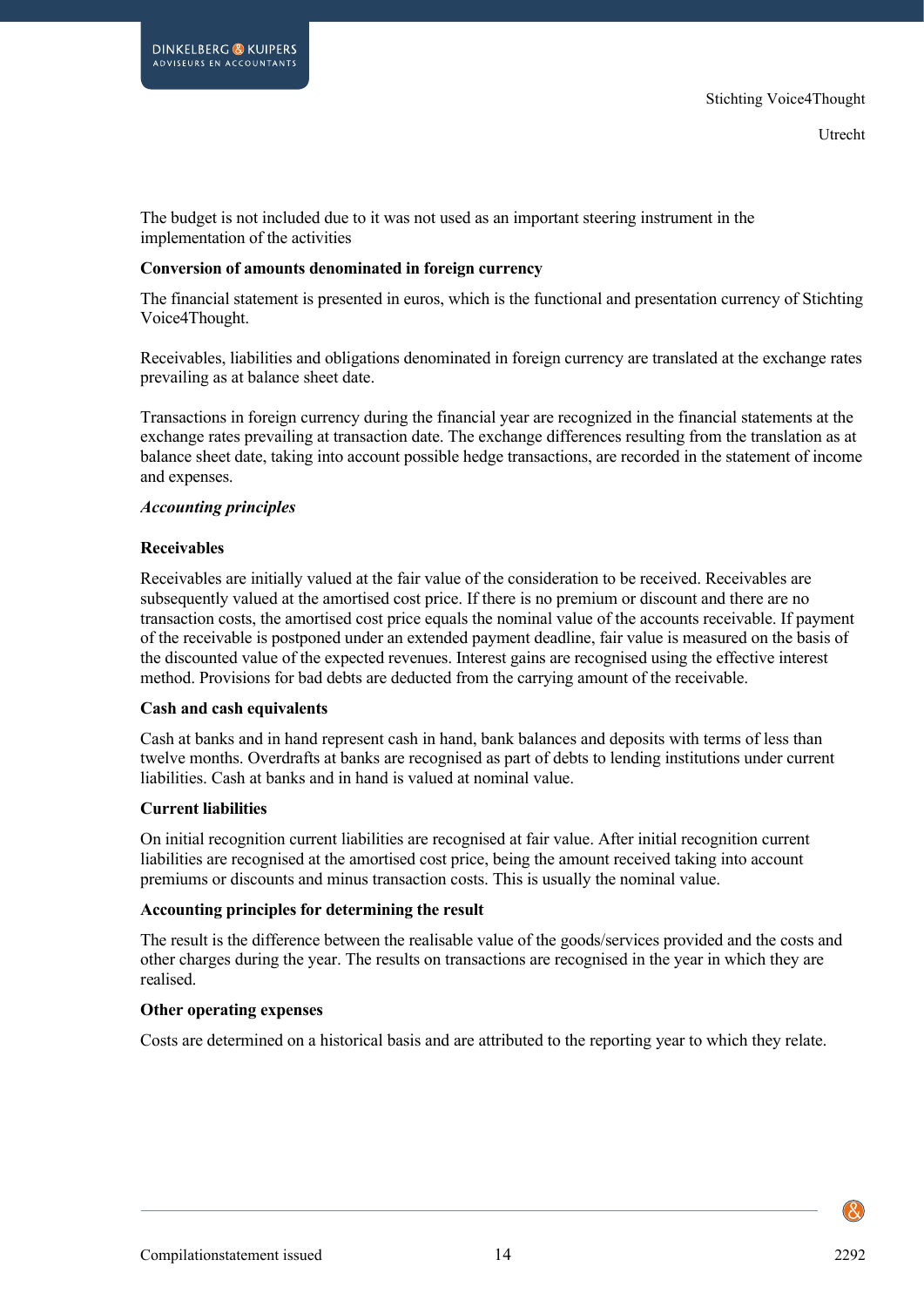# **Notes to the balance sheet**

## **Assets**

*Current assets*

|                                                   | $31 - 12 - 2020$ | $31 - 12 - 2019$ |
|---------------------------------------------------|------------------|------------------|
|                                                   | €                | €                |
| <b>Trade receivables</b>                          |                  |                  |
| Trade receivables                                 |                  | 5.000            |
|                                                   |                  |                  |
|                                                   | $31 - 12 - 2020$ | $31 - 12 - 2019$ |
|                                                   | €                | €                |
| Other receivables, prepayments and accrued income |                  |                  |
| Accruals and prepaid expenses                     | 1.294            | 1.193            |
| Guarantee deposit                                 | 907              | 200              |
|                                                   | 2.201            | 1.393            |
|                                                   | $31 - 12 - 2020$ | $31 - 12 - 2019$ |
|                                                   | €                | €                |
| Cash and cash equivalents                         |                  |                  |
| Rabobank                                          | 96.354           | 123.341          |
|                                                   |                  |                  |

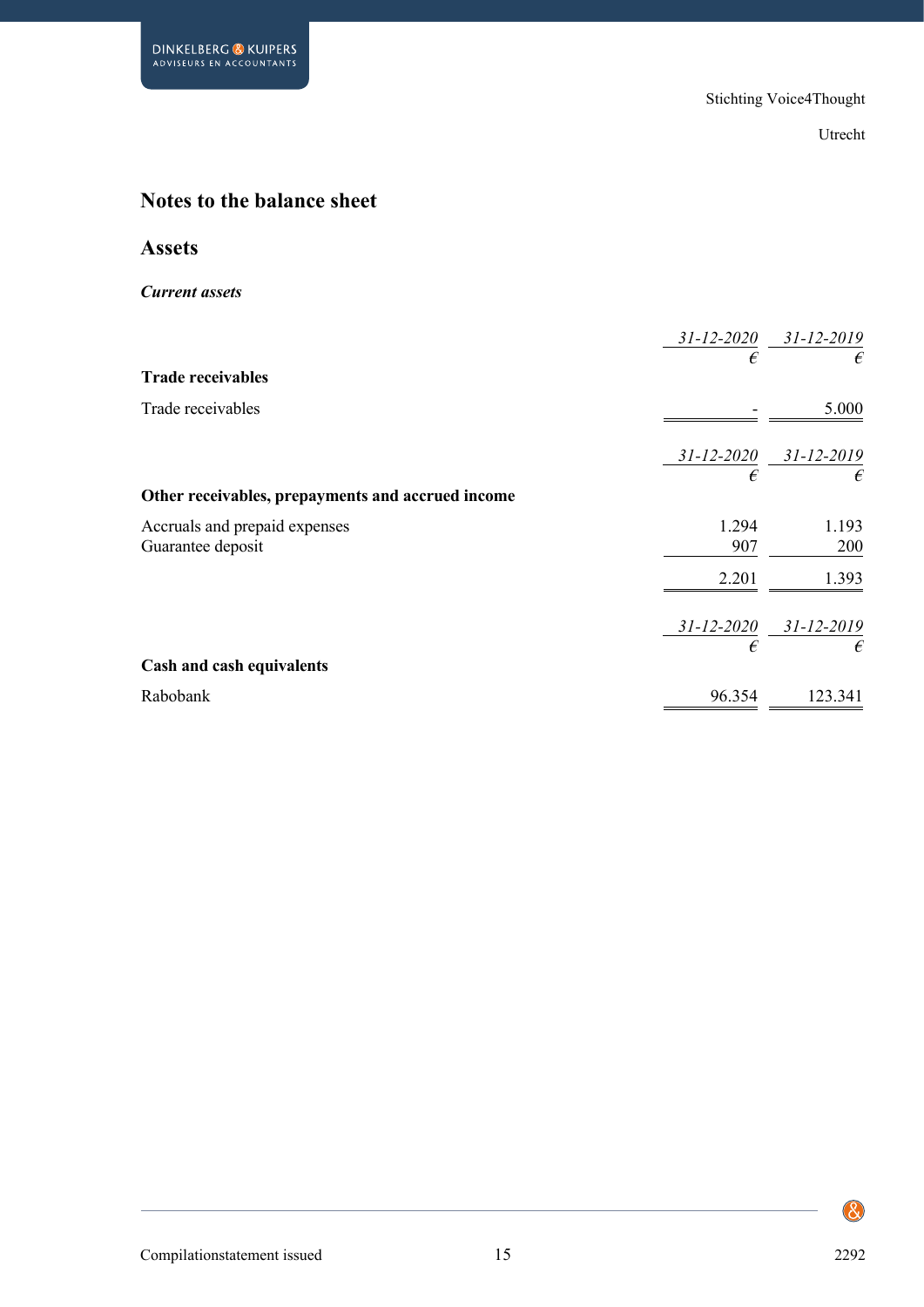# **Liabilities**

### **Capital**

|                              | <i>2020</i> | 2019   |
|------------------------------|-------------|--------|
|                              | €           | €      |
| <b>Appropriation reserve</b> |             |        |
| Balance as at 1 January      | 33.587      |        |
| Appropriation of result      | $-18.592$   | 33.587 |
| Balance as at 31 December    | 14.995      | 33.587 |

The board has decided to form an appropriation reserve for costs of ongoing projects that will be completed in 2021 and further years.

|                                                   | 2020             | 2019             |
|---------------------------------------------------|------------------|------------------|
|                                                   | €                | €                |
| <b>General reserve</b>                            |                  |                  |
| Balance as at 1 January                           | 90.672           | 1.871            |
| Appropriation of result                           | $-22.922$        | 88.801           |
| Balance as at 31 December                         | 67.750           | 90.672           |
| Current liabilities, accruals and deferred income |                  |                  |
|                                                   | $31 - 12 - 2020$ | $31 - 12 - 2019$ |
| <b>Trade payables</b>                             | €                | €                |
|                                                   |                  |                  |
| Accounts payable                                  | 9.534            | 4.802            |
|                                                   | $31 - 12 - 2020$ | $31 - 12 - 2019$ |
|                                                   | €                | €                |
| Other liabilities and accrued expenses            |                  |                  |
| Holiday allowance                                 | 3.490            | 673              |
| Audit and consultancy costs                       | 2.269            |                  |
| Creditcard                                        | 42               |                  |
| Other amounts payable                             | 475              |                  |
|                                                   | 6.276            | 673              |

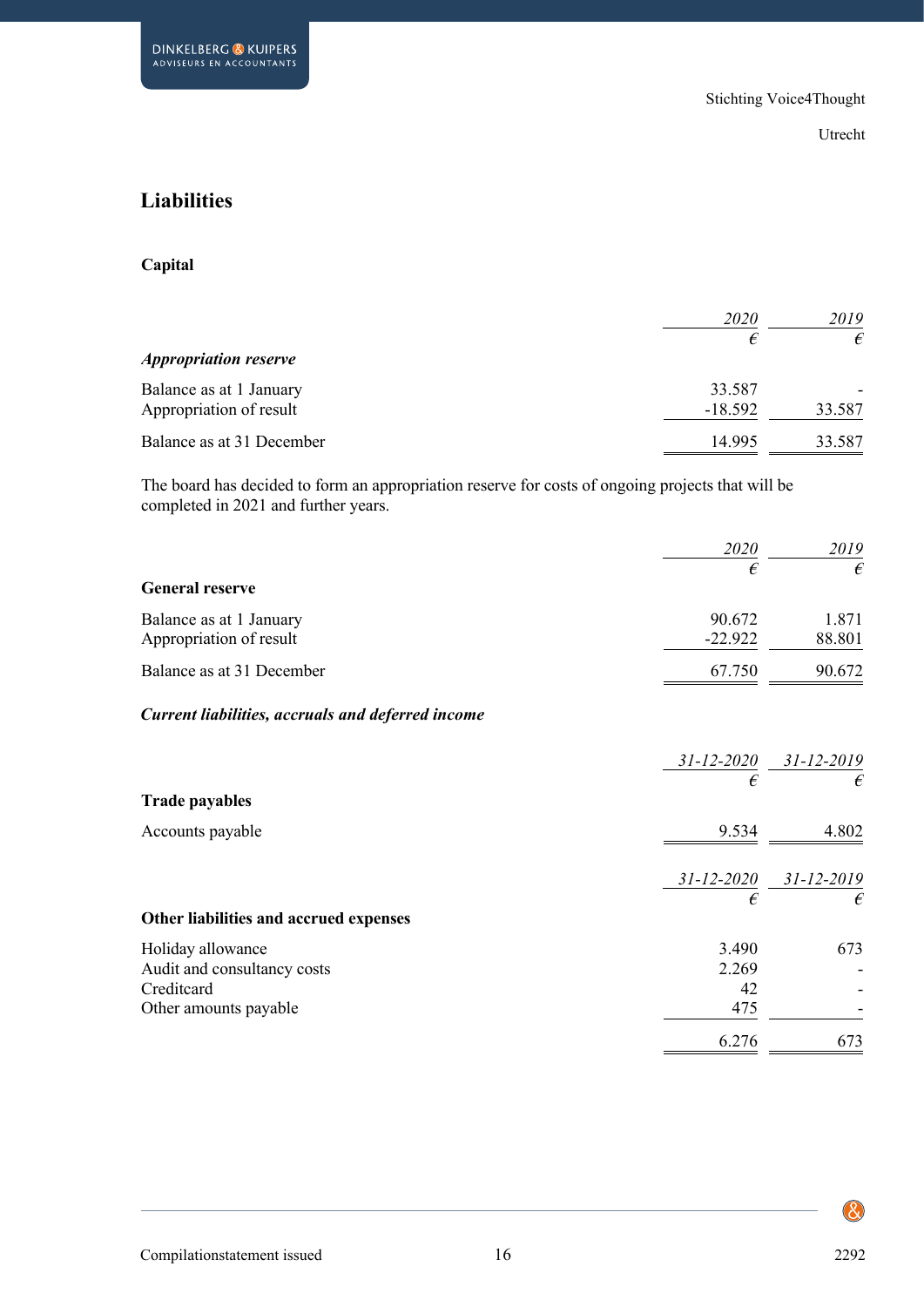# **Notes to the statement of activities**

|                                          | 2020               | 2019               |
|------------------------------------------|--------------------|--------------------|
|                                          | $\epsilon$         | $\epsilon$         |
| <b>Benefits</b>                          |                    |                    |
| Project income                           | 250.313            | 212.200            |
|                                          |                    |                    |
|                                          | 2020<br>$\epsilon$ | 2019<br>$\epsilon$ |
| <b>Cost of activities</b>                |                    |                    |
|                                          |                    |                    |
| Project costs                            | 270.536            | 82.641             |
|                                          | 31-12-2020         | 31-12-2019         |
|                                          | €                  | €                  |
| <b>Project costs</b>                     |                    |                    |
| Project 42700                            | 237.023            | 1.466              |
| Project 540                              | 9.531              | 28.387             |
| Project 170                              | 7.619              | 7.661              |
| Project 42900                            | 5.594              |                    |
| Project 43000                            | 3.559              |                    |
| Project 800                              | 2.226              | 150                |
| Project 411                              | 1.673              | 8.585              |
| Project 42800                            | 1.531              |                    |
| Project 43100                            | 1.180              |                    |
| Project 600                              | 600                | 1.814              |
| Project 999                              |                    | 20.790             |
| Project 162                              |                    | 5.928              |
| Project 230                              |                    | 4.860              |
| Project 601                              |                    | 3.000              |
| Total                                    | 270.536            | 82.641             |
|                                          | 2020               | 2019               |
|                                          | $\epsilon$         | $\epsilon$         |
| <b>Wages and salaries</b>                |                    |                    |
| Salaries and wages                       | 92.857             | 14.197             |
| Received sick pay                        |                    | $-581$             |
| Salaries and wages recharged to projects | $-83.273$          | $-6.516$           |
|                                          | 9.584              | 7.100              |

#### *Remuneration of directors*

The directors did not receive any remuneration for their activities.



 $\bigcircled{\mathcal{E}}$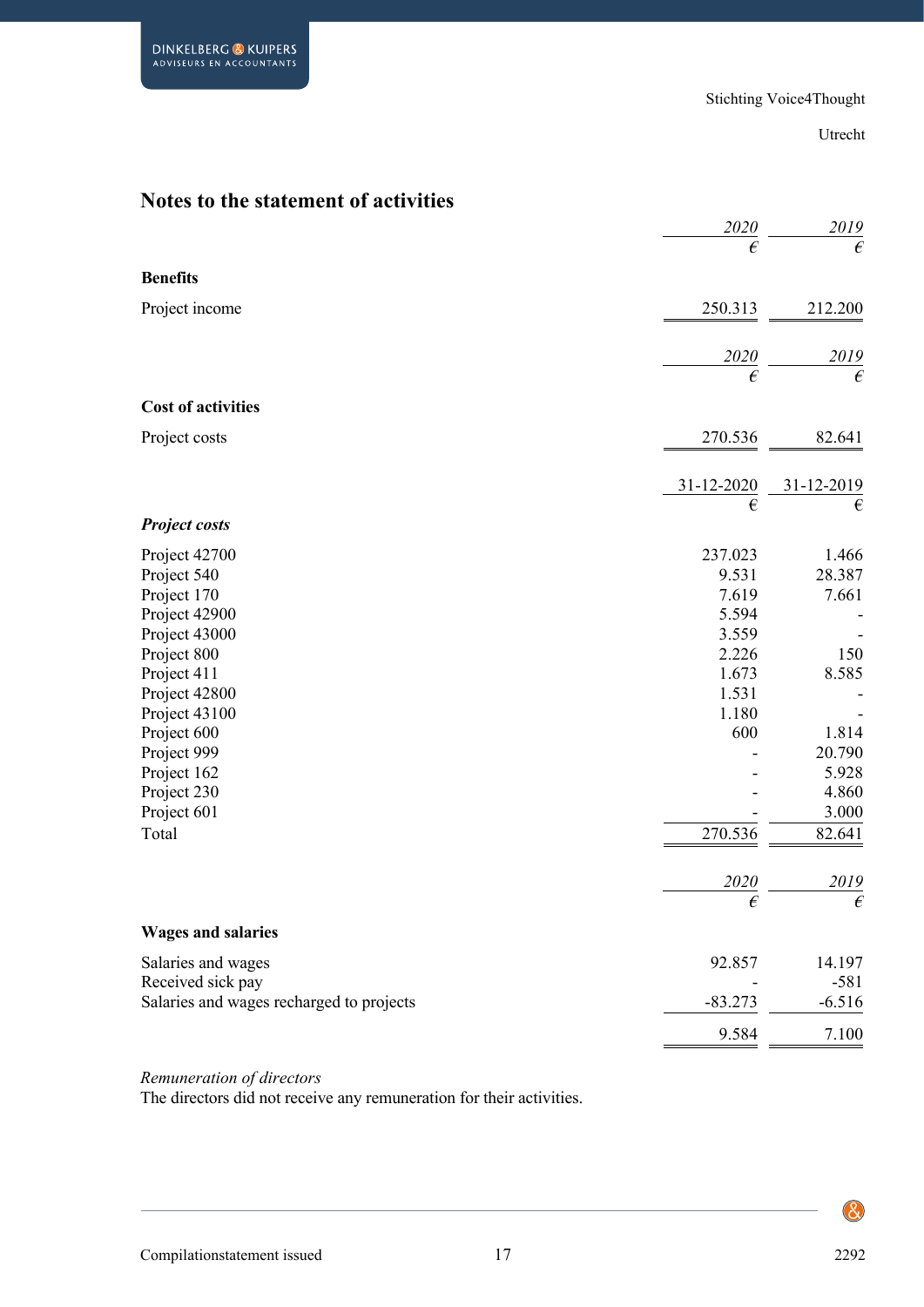## **Average number of employees**

| 2020                                    |                           |                         |
|-----------------------------------------|---------------------------|-------------------------|
| Average number of employees<br>2019     |                           | Number<br>2,71          |
|                                         |                           | Number                  |
| Average number of employees             |                           | 0,42                    |
|                                         | $\frac{2020}{\epsilon}$   | $\frac{2019}{\epsilon}$ |
|                                         |                           |                         |
| Social security charges                 |                           |                         |
| Social security charges                 | 19.466                    | 4.702                   |
| Applied social security charges         | $-16.652$                 | $-2.632$                |
|                                         | 2.814                     | 2.070                   |
|                                         | $\frac{2020}{\epsilon}$ — | $\frac{2019}{\epsilon}$ |
|                                         |                           |                         |
| Other staff expenses                    |                           |                         |
| Commuting expenses                      | $267\,$                   |                         |
|                                         | $\frac{2020}{\epsilon}$   |                         |
|                                         |                           | $\frac{2019}{\epsilon}$ |
| <b>Housing expenses</b>                 |                           |                         |
| Rent expenses                           | 2.829                     | 383                     |
| Other housing expenses                  | 24                        | $\overline{a}$          |
|                                         | 2.853                     | 383                     |
|                                         | 2020                      | $\frac{2019}{\epsilon}$ |
|                                         | $\epsilon$                |                         |
| <b>Office expenses</b>                  |                           |                         |
| Automation expenses                     | 681                       | 415                     |
| Printed matters                         | 500                       | 846                     |
| Translation expenses<br>Office supplies | 244<br>69                 |                         |
| Other office expenses                   |                           | 84                      |
|                                         | 1.494                     | 1.345                   |